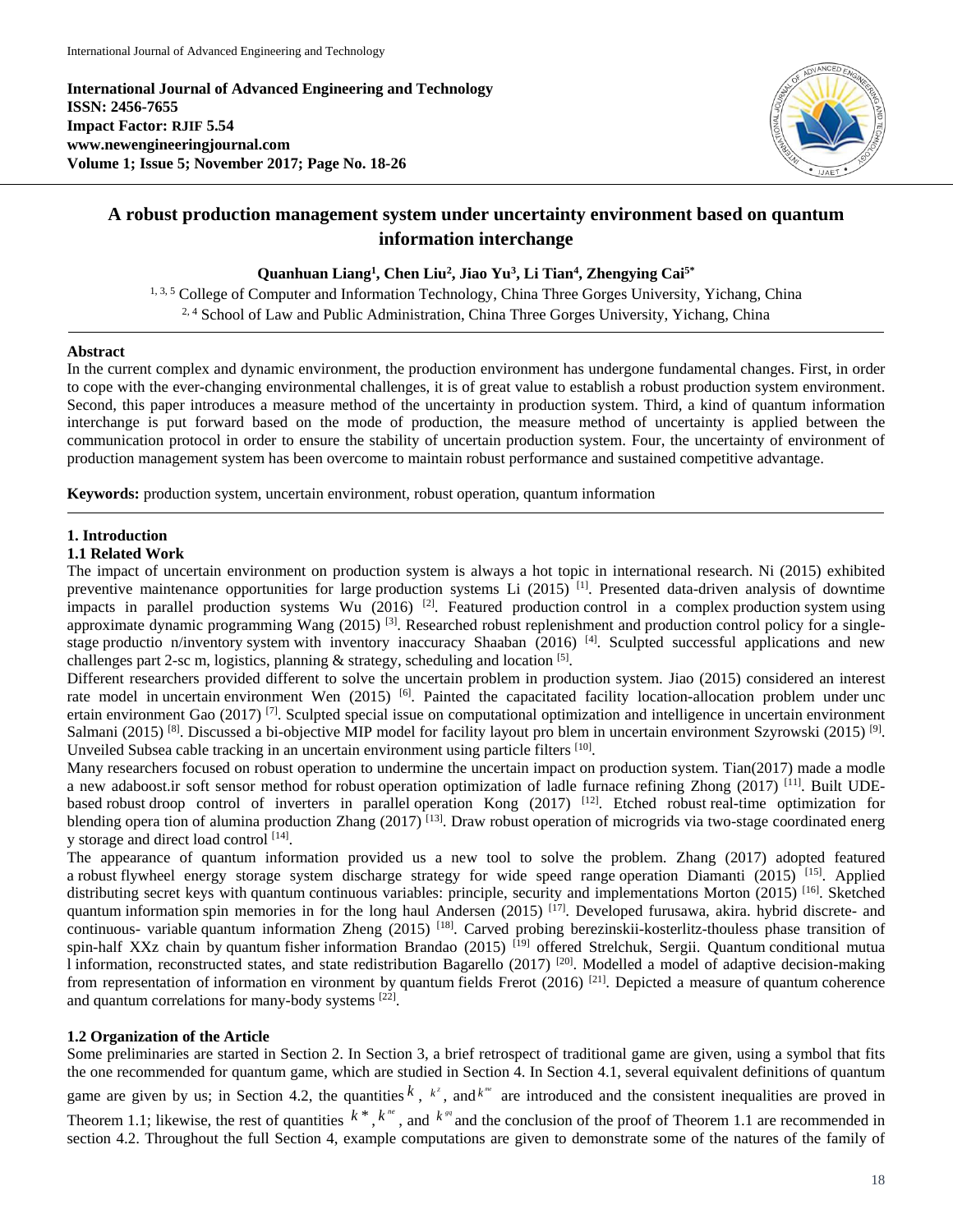games <sup>(G<sub>m</sub>)</sup> alleged in Theorem 1.2. Section 5 involves excess constructions: a topical equivalence between quantum game and rank-one quantum games [Cooney *et al*. 2011] is demonstrated in Section 5.1; in Section 5.2, the part of Theorem 1.2 that was not

constituted yet in the examples from Section 4 are proved; in Section 5.3, the family  $(\xi_m)$  are recommended, proving Theorem 1.3. Section 6 involves brief interpretations linking the consequences to criterion, but significant, consequences throughout Grothendieck's inequality in the theory of operator spaces. Section 7 indicates directions for future work. The following symbol are used throughout the whole article.

#### **2. Production System in changeable surrounding**

#### **2.1 Changeable matrix in Production system**

*Outline of the Section.* This section begins with the introduction of changeable relations and the establishment of some symbol (Section 2.1). Then, the metric changeable relations are defined in Section 2.2. In Section 2.3, the presence of strong metric uncertainty relations are proved. Specific constructions are given in Section 2.4.

For a positive integer *n*,  $[m] = \{0,...,m-1\}$  are defined.

Another conducive measure of closeness between distributions is the fidelity  $\zeta(\mu,\nu) = \sum_{\alpha \in S} \sqrt{u(\alpha)v(\alpha)}$ , also called the Bhattacharyya distance and connected to the Hellinger distance. The connection between the fidelity and the trace distance as follow:

$$
1 - \zeta(\mu, \nu) \le \Delta(\mu, \nu) \le \sqrt{1 - \zeta(\mu, \nu)^2}.
$$
 (1)

The Shannon entropy of a distribution *p* on *X* is ruled as  $\zeta(\mu) = -\sum_{\alpha \in S} \mu(\alpha) \log \mu(\alpha)$  where the log is adopted here and

around the article to be base two. Also, the  $\xi(\alpha)$  for  $\xi(\mu\alpha)$  will be written. The corporate feedback between two random variables  $\beta$  and  $\varepsilon$  is ruled as  $\rho(\beta;\varepsilon) = \xi(\beta) + \xi(\varepsilon) - \xi(\beta,\varepsilon)$ . The min-entropy of a distribution  $\mu$  is ruled as  $\zeta_{\min}(\mu) = -\text{logmax}_{\alpha}\mu(\alpha)$ . It means that a random variable  $\beta$  is a k-source if  $\zeta_{\min}(\beta) \geq s$ . To consult how does the vector composed, except when r has a subscript, the Rj is written. Under the circumstances r (j) used. The binary vector r's Hamming weight (number of ones) is bespoke by and the two binary vectors r's Hamming distance, r'(number of units that are diverse) is written as  $du(r, r^{\prime})$ .

Performing a measurement is the most integrated way to obtain classical information from a quantum state. Described by a positive operator-valued measure (POVM), a measurement which is a set of positive semidefinite operators that sub total the identity. If the density operator displays the state of the quantum system, the potential of observing the feedback labeled i is for all. For a state, the distribution of the results of the measurement of in the basis is bespoke by. can be used. Likewise, for a mixed state, is defined.

The can define the trace distance between density operators working on X. the defines the von Neumann entropy of a quantum state. It will also be bespoke. The quan¬tum mutual information is towards a bipartite state. Fannes, inequality [Fannes 1973], or more accurately an amelioration by Audenaert [2007] is used, which states that for any states and on X,

$$
|\delta(w) - \delta(h)| \le \Delta(w, h) \log d_{X} + \varsigma_{2}(\Delta(w, h)),
$$
\n(1)

With.  $\zeta_2(c) = -c \log(c) - (1 - c) \log(1 - c)$ 

#### **2.2 Interchange of Uncertainty**

Rather than asking for the conclusion of the measurement on the computational built on the whole space to be uniform, it only requires that the conclusion of a measurement of the X system in its computational basis be close to uniform. Or more precisely, x  $\in$  [dX] is defined,

$$
\mu \overset{X}{B}_s | P \rangle \langle x \rangle = \sum_{y=0}^{d_y - 1} |x|^x \langle y |^Y B_s | P \rangle |^2.
$$

A metric indetermination connection can be defined. Spontaneously, the larger the X system, the stronger the indetermination connection for a fixed Y system.

**Definition 2.1** *(Metric indetermination connection)* Let *X* and *Y* be Hilbert spaces. It means that a set  ${B_0, ..., B_{o-1}}$  of unified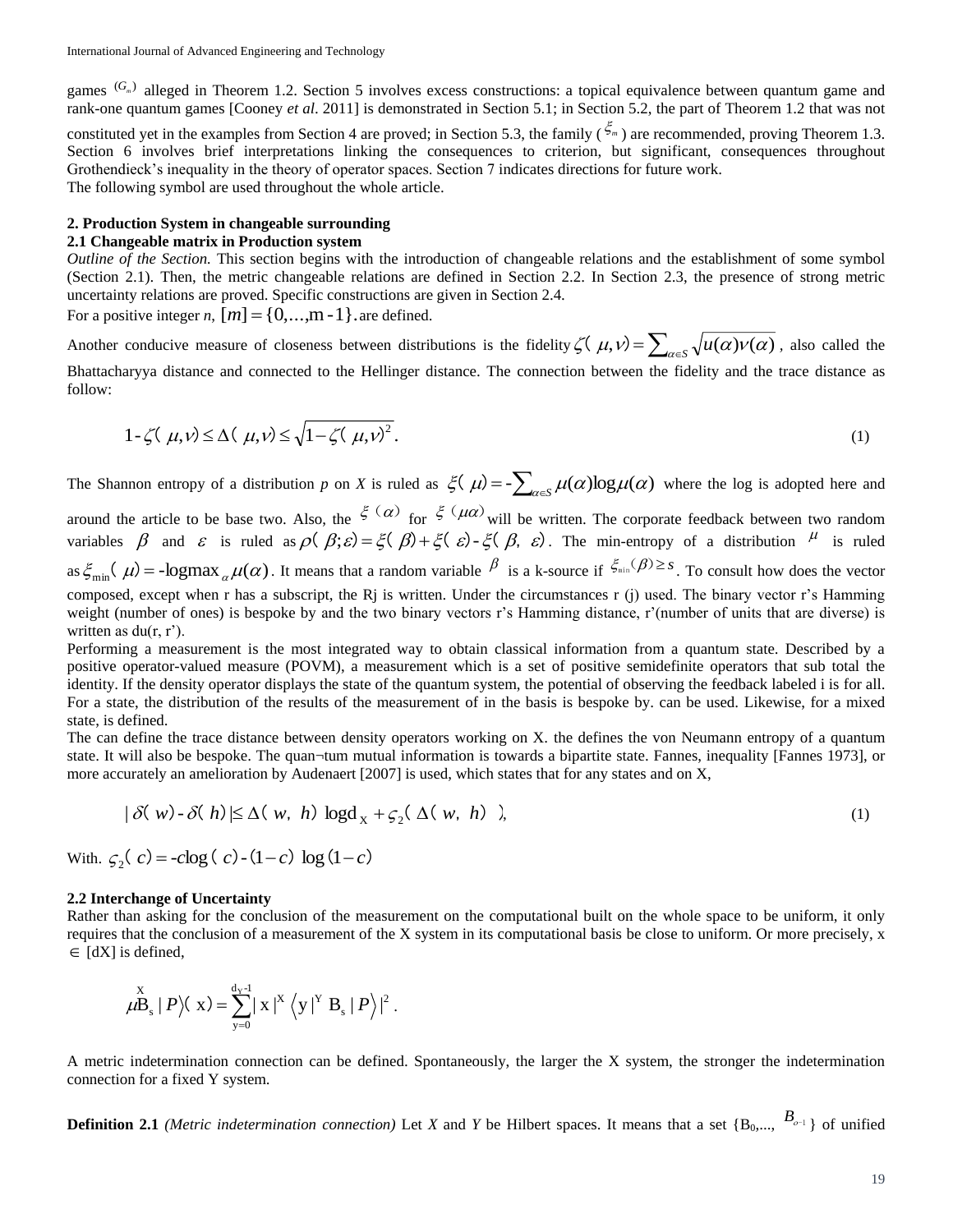transformations on *XY* fulfills an e-metric indetermination connection on *X* if for all conditions  $|P\rangle \in XY$ *,*

$$
\frac{1}{O} \sum_{s=0}^{O-1} \Delta \left( \mu_{B_s}^X \mid P \right), \quad \text{unif} \quad (\lbrack d_X \rbrack) \leq C \,, \tag{3}
$$

*Remark.* Respect that this means that (5) also apply to mixed conditions: for any  $P \in E(X \otimes Y), \frac{1}{\epsilon} \sum_{s=0}^{n-1} \Delta \left| \mu_{B,PB_s^o}^X \mid P \right|, \text{ unif } (\llbracket d_X \rrbracket) \leq c$ X  $\int_{B_sPB_s^o}^{\Lambda}$  | P), unif  $([d_X])$   $\leq$  $\backslash$  $\overline{\phantom{a}}$ J ſ  $\in E(X\otimes Y), \frac{1}{\alpha}\sum_{s=0}^{0.1}\Delta$  $\frac{1}{O}\sum_{\mathrm{s=0}}^{O-1}\Delta\Big|\ \mu_{\mathrm{B}_{\mathrm{s}}PB_{\mathrm{s}}^O}^{\mathrm{X}}$  $P \in E(X \otimes Y), -\sum_{s=0}^{\infty} \Delta \left| \mu_{B_s P B_s^o}^{\Lambda} \mid P \right|, \text{ unif } (\left[ d_X \right]) \leq c.$ 

*Metric indetermination connection Means Entropic indetermination connection.* In the next assertion, the condition that a metric indetermination connection bring about an entropic indetermination connection will be shown. It is worthwhile to emphasize that there are no constraints on measurements.

Proposition 2.2. Let  $c \in (0,1)$  and  $\{B_0,..., B_{o-1}\}\$ be a serious of unitaries on XY fulfilling an e-metric indetermination connection on A:

$$
\frac{1}{O} \sum_{s=0}^{O-1} \Delta \left( \mu_{B_o}^X \mid P \rangle, \text{ unif } (\llbracket d_X \rrbracket) \right) \leq c \,, \tag{4}
$$

Then

$$
\frac{1}{O} \sum_{s=0}^{O-1} \xi(\mu B_{s} | P) \ge (1 - c) \log d_{X} - \varsigma_{2}(c)
$$

## In which  $\frac{5}{2}$  is the binary entropy function.

Explicit link to Low-Distortion Embeddings*.* Even if the link doesn't been used to low-distortion embeddings particularly, the connection is described as it may have another applications. In the definition of metric indetermination connection, the trace distance is used to compute the distance between allocation. When the closeness of distributions using the fidelity is gauged, it shows that the connection to low- distortion metric embeddings is more clearer. It means

$$
\zeta\left(\mu_{\mathcal{B}_s}^{\mathcal{X}}\mid P\right),\ \ \text{unif}\ ([\mathcal{d}_{\mathcal{X}}])\right)=\frac{1}{\sqrt{d_{\mathcal{X}}}}\sum_{x=0}^{d_{\mathcal{X}}-1}\sqrt{\mu_{\mathcal{B}_s}^{\mathcal{X}}\mid P\left\langle\mathcal{X}\right.}\\ \left. \right)=\frac{1}{\sqrt{d_{\mathcal{X}}}}\sum_{x=0}^{d_{\mathcal{X}}-1}\sqrt{\sum_{y=0}^{d_{\mathcal{X}}-1}\left|\mathcal{X}\right|^{x}\left\langle\mathcal{Y}\right|^{Y}\mathcal{B}_{s}\mid P\right\rangle\mid^{2}}=\frac{1}{\sqrt{d_{\mathcal{X}}}}\left\|\mathcal{B}_{s}\mid P\right\rangle\left\|_{\ell_{1}^{X}(\ell_{2}^{Y})}\right\|
$$

In which the norm  $\int_{1}^{\ell_1} (\ell_2)$  is defined by

*Definition* 2.3 ( $\binom{\ell_1(\ell_2)}{n}$  *norm*). For a condition  $|P\rangle = \sum_{\ell_1,\ldots,\ell_{n-1}} a_{\ell} |X\rangle^X |Y\rangle^Y$  $x \in d_v$ ,  $y \in d_v$  $\big| P \big\rangle = \sum_{x \in [d_x], y \in [d_y]} a_{x,y} \, \big| \, x \big\rangle^X \, \big| \, y \big\rangle^1$ 

$$
\| P \rangle \|_{\ell_1^X(\ell_2^Y)} = \sum_{x \in [d_X]} \| \{a_{x,y}\}_y \|_2 = \sum_{x \in [d_X]} \sqrt{\sum_{y \in [d_Y]} |a_{x,y}|^2}
$$

When the organizations *X* and *Y* are distinct from the context, $\|\cdot\|_{12} := \|\cdot\|_{\ell_1}^{\chi}(\ell_2)$  $\ell_1^X$   $(\ell_2^Y)$  is used.

Respect that the norm's definition ups to the computational basis's choice. With reference to the computational bases, the  $(\ell_2)$  $\ell_1^Y(\ell_2^Y)$  norm will always be taken. For {B<sub>0</sub>,...,  $B_{\sigma^{-1}}$ }to satisfy an indetermination connection, it needs

$$
\frac{1}{O}\sum_{s}\frac{1}{\sqrt{d_X}}\left\|B_s\right\|P\right>\left\|\ell_1^x(\ell_2^y)\geq 1-c,\right\}
$$
\n(5)

By inducting a new register K that holds the index k, this utterance can be rewritten. All  $|P\rangle$  is got by writing  $Z = XY$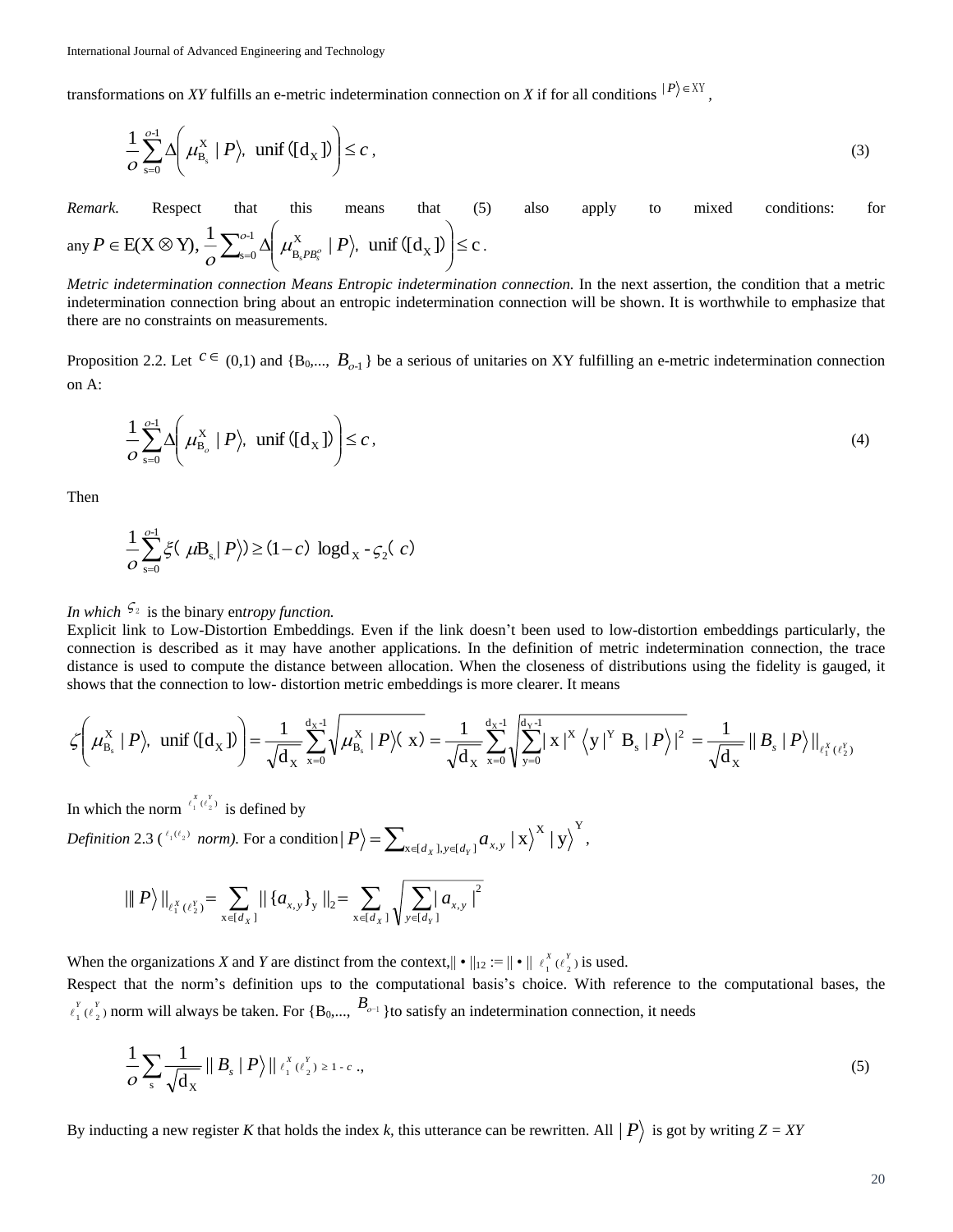International Journal of Advanced Engineering and Technology

$$
\|\frac{1}{\sqrt{O}}\sum_{s}B_{s}\mid P\big\rangle^{z}\mid o\big\rangle^{o}\|_{\ell_{1}^{X\lambda}(\ell_{2}^{Y})}\geq (1-c)\sqrt{O\cdot d_{X}}\,,\tag{6}
$$

Using the Cauchy-Schwarz inequality, that in this surrounding reads  $||O\rangle||_{\ell^{\frac{N}{4}}_1(\ell^{\frac{N}{2}}_2)} \leq \sqrt{d_X} |||O\rangle||_2$  for any  $|O\rangle \in XY$ , it needs that for all  $|P\rangle$ ,

$$
\|\frac{1}{\sqrt{O}}\sum_{s}B_{s}\left\|P\right\rangle^{z}\left\|s\right\rangle^{s}\|_{\ell_{1}^{X_{2}}\left(\ell_{2}^{Y}\right)}\leq\sqrt{O\cdot d_{X}}\|\frac{1}{\sqrt{O}}\sum_{o}B_{o}\left\|P\right\rangle^{z}\left\|s\right\rangle^{s}\|_{2}=\sqrt{O\cdot d_{X}}\tag{7}
$$

Rewriting (6) and (7) as

$$
(1-c) \leq \frac{1}{\sqrt{\omega} \cdot d_X} \cdot \frac{\|\frac{1}{\sqrt{\omega}} \sum_{s} B_s \|P\right)^z \|s\right)^s \|_{\ell_1^{X\lambda}(\ell_2^Y)}}{\|\frac{1}{\sqrt{\omega}} \sum_{s} B_s \|P\right)^z \|s\right)^s \|_2} \leq 1
$$

It shows that the vision of *C* by the linear map  $|P\rangle \mapsto \frac{1}{\sqrt{Q}} \sum_{s} B_{s} |P\rangle \otimes$  $| P \rangle | \rightarrow \frac{1}{\sqrt{O}} \sum_{s} B_{s} | P \rangle \otimes s$ is an virtually Euclidean subspace of

 $(X \otimes \lambda \otimes Y, \ \ell_1^{X\lambda}(\ \ell_2^Y)$  ).  $_{\rm X}$  $\otimes$   $\lambda \otimes Y$ ,  $\ell_1^{X\lambda}(\ell_2^Y)$  ). In another words, it is an rearing of  $(Z, \ell_2)$  into  $(XXY, \ell_1^{X\lambda}(\ell_2^Y))$ 2 X  $\ell_1^{\text{X}\lambda}$  ( $\ell_2^{\text{Y}}$ ) with distortion  $1 - (1 - c)$  [Matousek 2002] as the map is an isometry (in the sense),

*A Comment on the Composition of Metric indetermination connection.* Establishing an indetermination connection for a Hilbert space from indetermination connection on smaller Hilbert spaces is a natural way. This composition property is significant for the cryptographic applications of metric indetermination connection lied in the latter half of this article, where setting it swear for the parallel composition's safety of locking-based encryption.

Proposition 2.4. Think about Hilbert spaces  $X_1$ ,  $X_2$ ,  $Y_1$ ,  $Y_2$ . As to  $j \in \{0,1\}$ , take  $\{B_{s_i}^{(j)}\}_{s_i \in [0,j]}$ ( j)  ${B_{s_j}}^{(j)}\}_{s_j \in [o_j]}$  be a set of unified conversion of  $X_j \otimes Y_j$  fulfilling an e-metric *indetermination* connection on  $X_j$ . Then,  $\{B_{s1}^{(1)} \otimes B_{s2}^{(2)}\}_{s1, s2 \in [0] \setminus [0,2]}$ (2) s2  ${B_{s1}^{(1)} \otimes B_{s2}^{(2)}\}_{s1.}$  set of  $s2 \in$  *neets*  $x \in 2 \in$  *-metric* indetermination connection on  $X_1 \otimes X_2$ ,

Proof. Make  $|P\rangle \in (X_1 \otimes Y_1) \otimes (X_2 \otimes Y_2)$  and make  $\mu_{s_1,s_2}$  bespeak the distribution procured by taking off  $B_{s1}^{(1)} \otimes B_{s2}^{(2)} \mid P$  in the calculating basis of  $X_1 \otimes X_2$ . The objective of us is to show that

$$
\frac{1}{O_1O_2} \sum_{o1 \in [o1], o2 \in [o2]} \Delta(\mu_{s_1, s_2}, \text{ unif } ([d_{X_1}] \times [d_{X_2}]) \le 2c,
$$
\n(8)

As follow,

$$
\left\| \frac{1}{\sqrt{2}} \sum_{i} B_{i} |P_{j}^{x}| \partial_{j}^{x} | \partial_{i}^{x}| \right\|_{\ell_{1}^{2}(\ell_{x}^{x}) \leq \left\| \sqrt{2} \partial \sqrt{2} \right\|_{\ell_{1}^{x}(\ell_{x}^{x})} \leq \left\| \sqrt{2} \partial \sqrt{2} \right\|_{\ell_{1}^{x}(\ell_{x}^{x})} \leq \left\| \sqrt{2} \partial \sqrt{2} \right\|_{\ell_{1}^{x}(\ell_{x}^{x})} \leq \left\| \sqrt{2} \partial \sqrt{2} \right\|_{\ell_{1}^{x}(\ell_{x}^{x})} \leq \left\| \sqrt{2} \partial \sqrt{2} \right\|_{\ell_{1}^{x}(\ell_{x}^{x})} \leq \left\| \sqrt{2} \partial \sqrt{2} \partial \sqrt{2} \right\|_{\ell_{1}^{x}(\ell_{x}^{x})} \leq \left\| \sqrt{2} \partial \sqrt{2} \partial \sqrt{2} \partial \sqrt{2} \right\|_{\ell_{1}^{x}(\ell_{x}^{x})} \leq \left\| \sqrt{2} \partial \sqrt{2} \partial \sqrt{2} \partial \sqrt{2} \partial \sqrt{2} \partial \sqrt{2} \partial \sqrt{2} \partial \sqrt{2} \partial \sqrt{2} \partial \sqrt{2} \partial \sqrt{2} \partial \sqrt{2} \partial \sqrt{2} \partial \sqrt{2} \partial \sqrt{2} \partial \sqrt{2} \partial \sqrt{2} \partial \sqrt{2} \partial \sqrt{2} \partial \sqrt{2} \partial \sqrt{2} \partial \sqrt{2} \partial \sqrt{2} \partial \sqrt{2} \partial \sqrt{2} \partial \sqrt{2} \partial \sqrt{2} \partial \sqrt{2} \partial \sqrt{2} \partial \sqrt{2} \partial \sqrt{2} \partial \sqrt{2} \partial \sqrt{2} \partial \sqrt{2} \partial \sqrt{2} \partial \sqrt{2} \partial \sqrt{2} \partial \sqrt{2} \partial \sqrt{2} \partial \sqrt{2} \partial \sqrt{2} \partial \sqrt{2} \partial \sqrt{2} \partial \sqrt{2} \partial \sqrt{2} \partial \sqrt{2} \partial \sqrt{2} \partial \sqrt{2} \partial \sqrt{2} \partial \sqrt{2} \partial \sqrt{2} \partial \sqrt{2} \partial \sqrt{2} \partial \sqrt{2}
$$

In which  $\mu^{X_1}{}_{s_1, s_2}(x_1) := \sum_{s_2} \mu_{s_1, s_2}(x_1, x_2)$  $\mu^{\lambda_1}$ <sub>s<sub>1</sub>, s<sub>2</sub></sub> (x<sub>1</sub>) :=  $\sum_{s_1}$ ,  $\mu_{s_1}$ , s<sub>2</sub><sup></sup> (x<sub>1</sub>, x<sub>2</sub>) is the conclusion distribution of taking off the A1 system of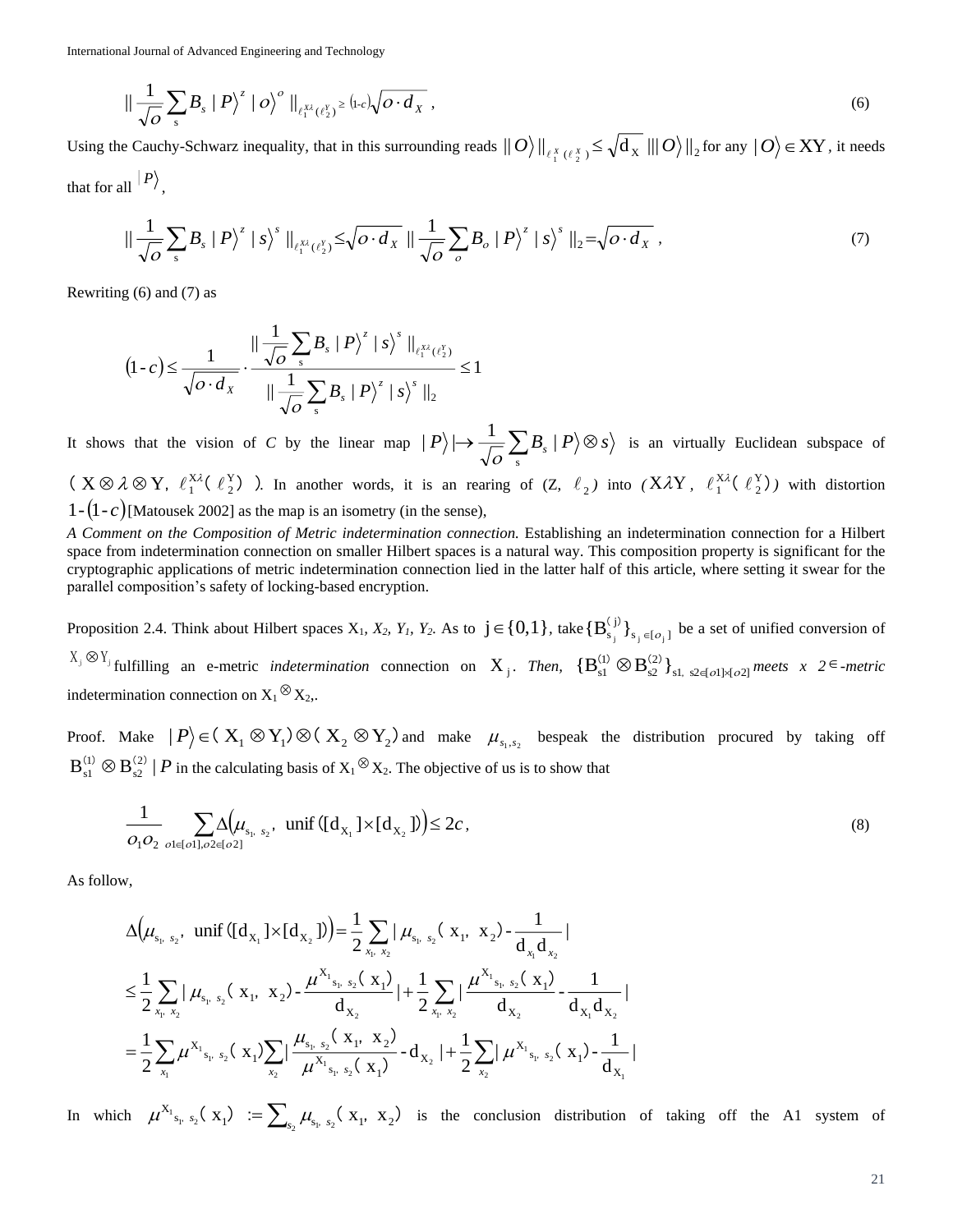(2) s (1) (1)  $\otimes$   $B_{s_2}^{(2)} | P \rangle$ . The distribution  $\mu^{X_{1_{s_{1}, s_2}}}$  can also be served as the conclusion of taking off the hybird state  $B_{s_1}^{(1)} P^{X_1 Y_1} B_{s_1}^{(1)}$ s  $(1)$   $\mathbf{D}X_1Y_2$  $s_1^{11}P^{x_1x_1}B_{s_1}^{x_1}$  $B_{s_1}^{(1)}P^{A_1I_1}B$ in the calculating foundation  $\{|x_1\rangle\}$ . Therefore, for any  $s_2 \in [O_2]$ ,  $\frac{1}{s} \sum_i \Delta(\mu^{X_1} s_i, s_2, \text{ unif } ([d_{X_1}]) \leq 2$  $^{\textrm{X}_{1}}{}_{\textrm{s}_{1}\textrm{, s}_{2}}$ , unif ([d  $_{\textrm{X}}$ 1 *<sup>s</sup>*  $\sum_{Q_1} \sum_{s} \Delta(\mu^{-1} s_{1} s_{2}, \text{ unif } (\alpha_{X_1} \text{])} \leq 2c$ 

Furthermore, for  $x_1 \in [d_{x_1}]$ , the distribution on  $[d_{x_1}]$  defined by  $(x_1)$  $(x_1, x_2)$  $x_1, s_2, x_1$  $s_1$ ,  $s_2$   $\wedge$   $\wedge$  1'  $\wedge$  2  $^{1}$  S<sub>1</sub>, S<sub>2</sub> 1, 22  $\mu$  $\frac{\mu_{s_1, s_2}(x_1, x_2)}{x_1(x_2, x_2)}$  is the conclusion distribution of estimating in the calculating basis of  $X_2$  the condition.

### **3. Rough manipulation analysis with changeable information**

B<sup>2</sup> **a** B<sup>2</sup> **B**<sup>2</sup> *P***<sub>2</sub>. The distribution <sup>of</sup>** <sup>11</sup> **c** can dist be verted in the condition of this gradient distribution  $\mathbf{P}_n^{\text{P}}$  **P**  $\mathbf{P}_n^{\text{P}}$  is the collision of  $\mathbf{P}_n^{\text{P}}$ . By the controlline Respect that the random variable  $\left\|Q\right\rangle^{XY}\right\|_{12}$  is distributed as the  $\ell_1^{d_X}$   $(\ell_2^{2d_Y})$  $\ell_1^{d_x}$  ( $\ell_2^{2d_y}$ ) norm of a *real* random vector picked from the rotation invariant dimension on the boundary  $E^{2d_x d_y}$ <sup>1</sup>. The integers *n* is defined and *m* the norm  $\ell_1^m(\ell_2^n)$  of a real *m* ndimensional vector  $\{r_{j,i}\}_{i \in [m], i \in [n]}$  as for the sophisticated situation (Definition 2.3)

$$
\|r\|_{\ell_1^m(\ell_2^n)} \sum_j \sqrt{\sum_i |r_{j,i}|^2} \ , \tag{9}
$$

It be note worthy that only the dimension of the systems is prescribed as the systems themselves are not concerned here. In other confirmation,  $\left\| \cdot \right\|_{12}$  is used as a shorthand for  $\left\| \cdot \right\|_{\ell_1^{d_X}(\ell_2^{2d_Y})}$ .

The purpose of us is to identify the expected value  $\psi\{\|\Lambda\|_{12}\}\$  in which  $\Lambda$  has circulation invariant distribution on the practical sphere  $E^{E-1}$  and  $e = 2d$  with  $d = dx dy$ . As to this, it begins with the concerning  $\psi\{\|D\|_{12}\}$  and  $\{\psi\{\|\Lambda\|_{12}\}$  in which *D* has a normal Gaussian distribution on  $V<sup>q</sup>$ . By changing to polar coordinates, it can be seen

$$
\psi\{\|\Lambda\|_{12}\} = \int_{V^q} \| \alpha \|_{12} \frac{e^{-\frac{1}{2} \sum_{j=1}^q \alpha_j^2}}{(2\pi)^{q/2}} d\alpha = \int_0^\infty \int_{E^{q-1}} \left\| \nu \theta \right\|_{12} \frac{e^{-\nu^2/2}}{(2\pi)^{q/2}} \cdot \frac{q \pi^{q/2} dh(\theta)}{U(\frac{q}{2}+1)} \nu^{q-1}, \tag{10}
$$

Now, it can be calculated

$$
\psi\{\|D\|_{12}\} = \int_{V^E} \| \alpha \|_{12} \frac{e^{-\frac{1}{2} \| \alpha \|_{12}}}{(2\pi)^{q/2}} d\alpha = \sum_{j=1}^{d_X} \int_{V^E} \| \alpha_j \|_{12} \frac{e^{-\frac{1}{2} \| \alpha \|_{12}}}{(2\pi)^{q/2}} d\alpha , \qquad (11)
$$

In which  $\alpha = (\alpha_1, ..., \alpha_{d_x})$  where  $x_i \in R^{2d_B}$  is decomposed. As all the terms of the sum are equal

$$
\psi\{\|D\|_{12}\}=\int_{V^{2d_Y}}\|\alpha_0\|_2\frac{e^{-\frac{1}{2}\|\alpha_0\|_2^2}}{(2\pi)^{d_Y}}d\alpha_0(\int_{V^{2d_Y}}\|\alpha_0\|_2\frac{e^{-\frac{1}{2}\|\alpha_1\|_2^2}}{(2\pi)^{d_Y}}d\alpha_1)^{d_X-1}=d_X\frac{\sqrt{2}U(\frac{2d_Y+1}{2})}{U(d_Y)}\int_{E^{2d_Y-1}}\|\theta\|_2dh(\theta)
$$

In order to obtain the second equality, the similar resoning is used as for equation (36). Eq is concluded using (36)

$$
\psi\{\left\|\mathcal{Q}\right\|_{\ell_1^X(\ell_2^Y)}\} = \psi\{\left\|\Lambda\right\|_{12}\} = d_x \frac{U(d_x + \frac{1}{2})}{U(d_x)} \frac{U(d_x d_y)}{U(d_x d_y + \frac{1}{2})},\tag{12}
$$

Now, the inequality is proved in the lemmas' statement. The two facts about the *T* function is used as follow: log *G* is convex and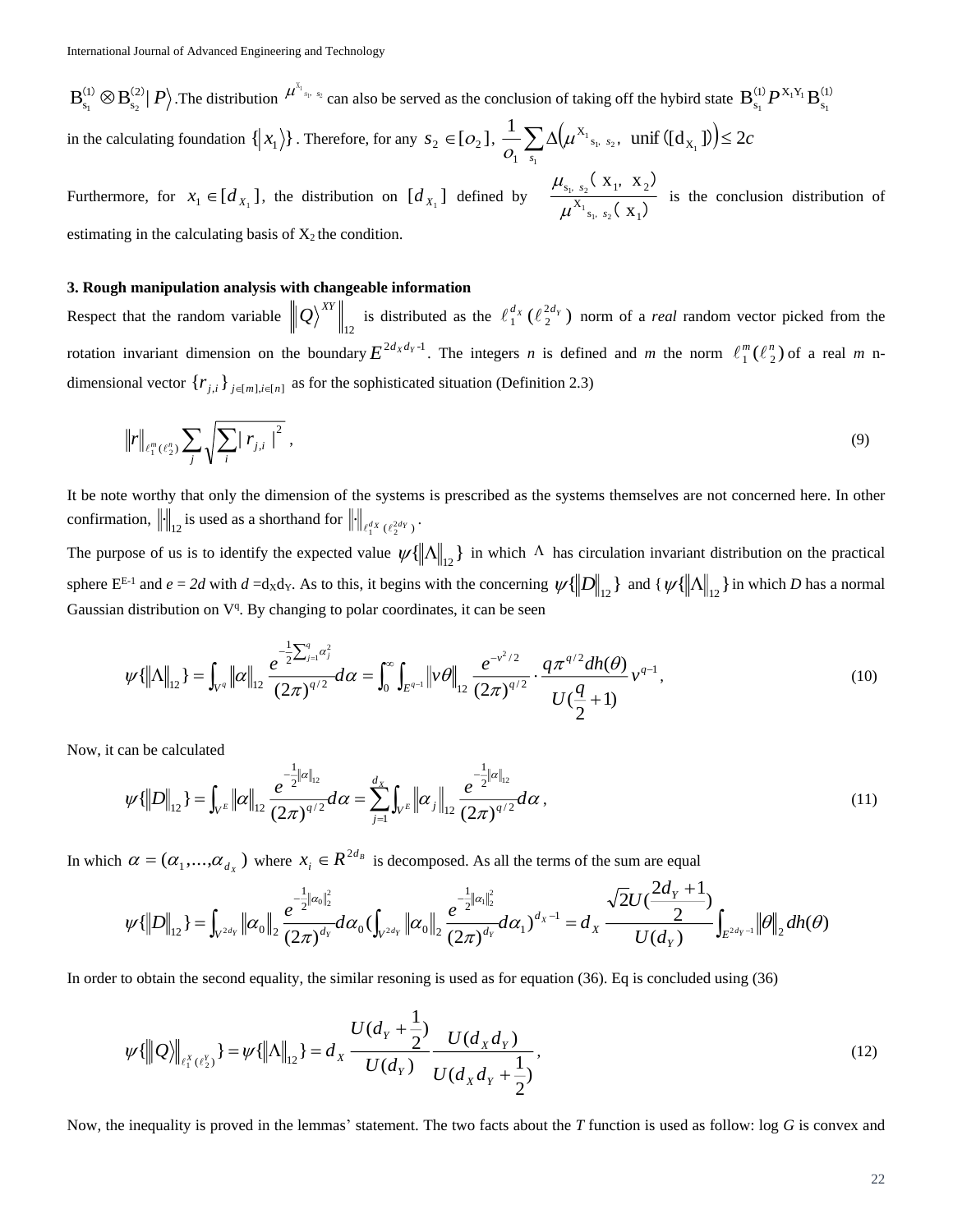for all  $\omega > 0$ ,  $U(\omega + 1) = \omega U(\omega)$ . Using Holder's inequality, the first property can be seen for instance, and the second using integration by parts. Using these properties, we have

$$
U(\alpha + \frac{1}{2}) \le \frac{1}{2} \log U(\alpha) + \frac{1}{2} U(\alpha + 1) = \frac{1}{2} \log(\alpha U(\alpha)^2) = \log(\sqrt{\alpha} U(\alpha)^2)
$$

Now two more normal results are stated that can be invested in stead of Lemma 2.7. Note that this is not the standard version of Levy's lemma which uses the median instead of the expectation.

Lemma A.1 (Levy's Lemma). *Make*  $f: Z^d \to V$  and  $u > 0$  be so that in spite of pure states  $|Q_1\rangle, |Q_2\rangle$  in  $Z^d$ 

$$
\left|\varphi(Q_1)\right)-\varphi(Q_2)\right|\leq u\left|\left|Q_1\right\rangle-\left|Q_2\right\rangle\right|_2
$$

Make  $|Q\rangle$  be a arbitrary pure state in measurement d. Therefore, as to all  $0<\frac{p}{q}$ ,

$$
\delta\{|\varphi(Q)\rangle - \psi\{\varphi(Q)\}\ge p\} \le 4\exp(-\frac{p^2d}{z^2})
$$

Where c is a constant.  $z = \frac{18\pi^2}{2}$  can be taken.

PROOF. The concentration of a Lipschitz function on the real sphere  $E^{2d-1}$  can be instead studied. It be note worthy that the induced function (that also called *u* ) is still n-Lipschitz. we get

$$
\delta\{|\varphi(|Q\rangle) - \psi\{\varphi(Q)\}| \ge p\} \le 2\exp(-\frac{p^2(2d)}{18\pi^2 u^2}) + 2\exp(-\frac{2}{2\pi^2}) \le 4\exp(-\frac{p^2 d}{9\pi^2 u^2})
$$

The average of specialty extraneous variable having sub-Gaussian tails is well centralized around its prospects is proved in the following lemma. The proofuses criterion methods for proving concentration inequalities.

Lemma A.2. Let x,  $y^{\geq 1}$ , and t a positive integer. Expect  $\beta$  is a extraneous variable with zero mean, fulfilling the tail departs for all  $u > 0$ 

$$
\delta\{\beta \ge u\} \le xe^{-yu^2} \text{ and } \delta\{\beta \le -u\} \le xe^{-yu^2}.
$$

Make  $\beta_1,...,\beta_t$  be independent copies of  $\beta$  . Accordingly, suppose  $p > 0$  and  $p^2y > 16x^2\pi$ ,

$$
\delta\{\left|\frac{1}{o}\sum_{s=1}^{o}\beta_{s}\right|\geq p\}\leq \exp(-\frac{p^{2}yo}{2})
$$

Proof. As for any *\ >* 0, employing Markov's inequality

$$
p\{\sum_{s=1}^{\circ}\beta_s\geq op\}=\delta\{\exp(l\sum_{s=1}^{\circ}\beta_s)\geq \exp(lop)\}\leq \psi\{\exp(l\sum_{s=1}^{\circ}\beta_s)\}e^{-lop}=\psi\{e^{l\beta}\}^o e^{-lop}
$$

Now the moment generating function  $\psi\{e^{i\beta}\}\$ is bounded of  $\beta$  using the tail bounds.

$$
\psi\{e^{i\beta}\} = \int_0^\infty \delta\{e^{i\beta} \ge b\} db = \int_0^\infty \psi\{\beta \ge \frac{\ln b}{l}\} db = \int_0^1 \psi\{\beta \ge \frac{\ln b}{l}\} db + \int_0^\infty \psi\{\beta \ge \frac{\ln b}{l}\} db
$$
  

$$
\le 1 + \int_0^\infty x \exp(-\frac{y \ln^2 b}{l^2}) db = 1 + x \int_0^\infty \exp(-\frac{y \omega^2}{l^2}) e^{\omega} d\omega
$$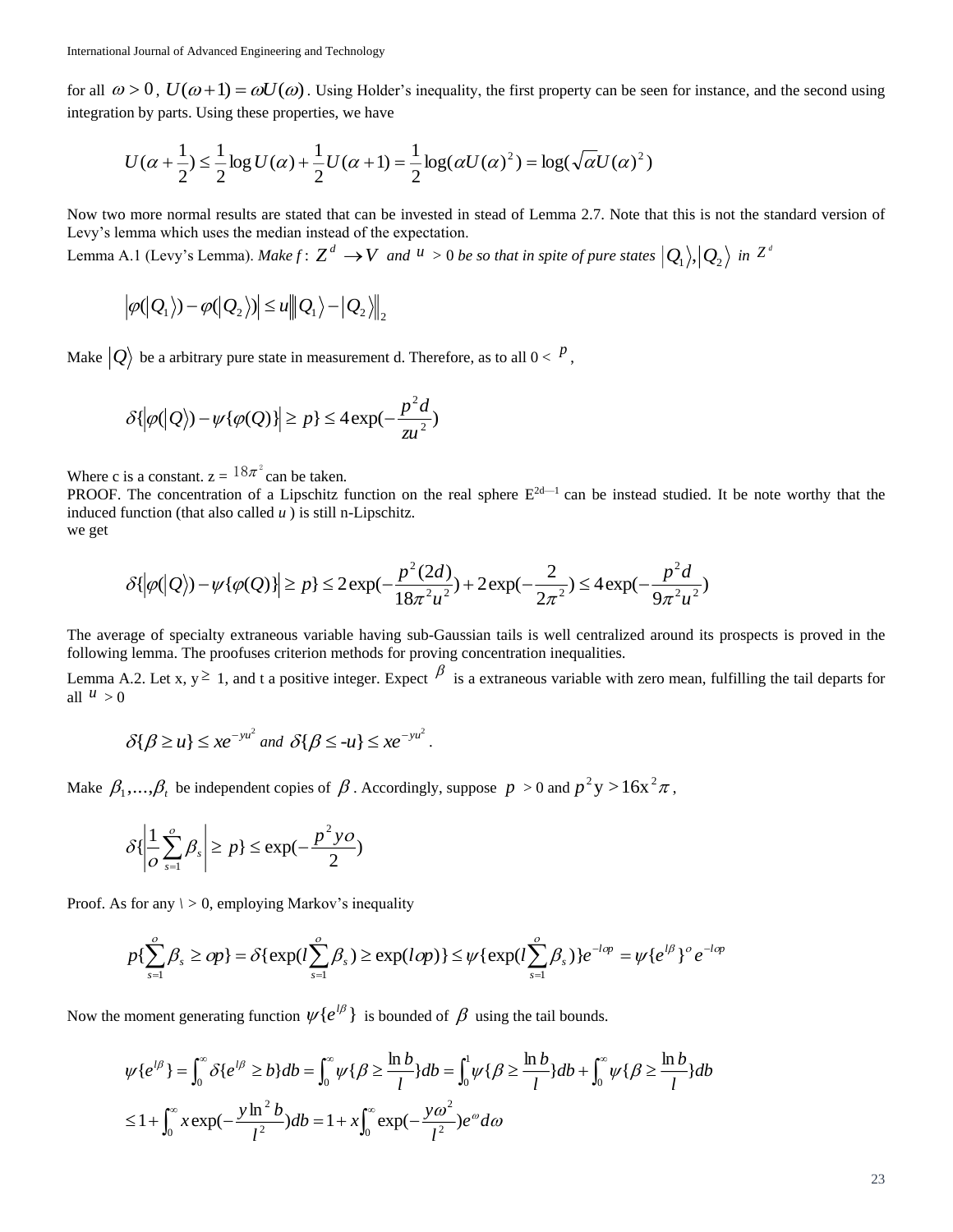by making the change of variable  $\omega = \log b$ .

$$
\psi\{e^{i\beta}\}\leq 1+x\int_0^\infty \exp(-\frac{y}{l^2}(\omega-\frac{l^2}{2y})^2+\frac{l^2}{4y})d\omega\leq 1+x\exp(\frac{l^2}{4y})\int_{-\infty}^\infty \exp(-\frac{y}{l^2}(\omega-\frac{l^2}{2y})^2)d\omega
$$
  
=1+x\exp(\frac{l^2}{4y})\frac{l}{\sqrt{2y}}\int\_{-\infty}^\infty \exp(-\frac{b^2}{2})db=1+x\frac{\sqrt{2\pi}l}{\sqrt{2y}}\exp(\frac{l^2}{4y})\leq 2\max(1, a\frac{\sqrt{\pi}l}{\sqrt{y}}, \exp(\frac{l^2}{4y}))

 $l = 2py$  is chosen (although it is not the first-rank option, it makes expressions more simple),

$$
\delta\{\sum_{s=1}^{o} \beta_{s} \ge op\} \le \max(2^{o}, (2x\frac{\sqrt{\pi}l}{\sqrt{y}}) \cdot \exp(\frac{l^{2}o}{4y})\exp(-lop)
$$
  
=  $\max(\exp(-2p^{2}yo + o \ln 2), \exp(p^{2}yo - 2p^{2}yo + t \ln(4x\sqrt{\pi}p\sqrt{y})))$   
=  $\max{\exp((-2p^{2}y + \ln 2)o), \exp((-p^{2}yo + \ln(4x\sqrt{\pi}p\sqrt{b}))o)}$ 

Claim. As to all  $z \ge 1$  and  $\alpha \ge z$  $2\ln(2\alpha)$  -  $\alpha \leq -\alpha$ 2

The function  $\alpha \mapsto \frac{\alpha}{2} - \frac{1}{2} \ln(z\alpha)$ 1  $\alpha \mapsto \frac{\alpha}{2} - \frac{1}{2} \ln(z\alpha)$  is adding to  $\alpha \ge 1$ . It is enough to reveal that it is nonnegative for  $\alpha = z$ . In order to see that, the function of  $\beta \mapsto \beta - \frac{1}{2} \ln(\beta^2)$  $\beta \mapsto \beta - \frac{1}{2} \ln(\beta^2)$  is differentiated to demonstrate that for all  $\sigma \ge 1$ ,  $\sigma$  -  $\ln \sigma$  2)  $\ge 0$  can be got. This reveals the claim.

In the use of this inequality, it shows  $p^2 y \ge 16x^2 \pi$ ,  $p^2 y + \ln(4x\sqrt{\pi}p\sqrt{y}) \le -\frac{p}{2}$  and  $-2p^2 y + \ln 2 \le -\frac{p}{2}$  $2p^2v + \ln 2$  $\ln(4x\sqrt{\pi p}\sqrt{y}) \leq -\frac{P}{2}$  $p^2 y + \ln(4x\sqrt{\pi}p\sqrt{y}) \le -\frac{p^2y}{2}$  and  $-2p^2 y + \ln 2 \le -\frac{p^2y}{2}$ Finally,  $\delta\{\sum_{s=1}^{\infty}\beta_s \geq op\} \leq \exp(-\frac{P}{2})$ 2 1  $\delta\{\sum_{s=1}^{6} \beta_s \geq op\} \leq \exp(-\frac{p^2y}{2})$ 

#### **4. Example analysis**

Let  $\{B_0, ..., B_{o-1}\}\)$  be a set of unitary transformations of  $X \otimes Y \cong Z$  and define

$$
\left|w\right\rangle^{XYZX'X'} = \frac{1}{d_Xd_Y} \sum_{s \in [o], x \in [d_X], y[d_Y]} \left|x\right\rangle^Y (B_s^o \left|x\right\rangle \otimes \left|y\right\rangle)^Z \left|x\right\rangle^{X'} \left|s\right\rangle^{X'}
$$

If  $\{B_0,...,B_{o-1}\}\;$  meets an e-metric unsure relation, accordingly, a locking effect is got employing Theorem 3.3 and Proposition 3.2. In reality, it shows that  $\rho^{\leftarrow}(X;Z\lambda) \le \log d_Z$  and  $\rho^{\leftarrow}(X;Z)_w \le c \log d_X + \varsigma_2(c)$ . Therefore, employing (29),  $W_{\varphi}(X; X'YX)_{w} = \xi(X)_{w} - \rho^{\leftarrow}(X; Z)_{w} \ge (1 - c) \log d_{X} - \zeta_{2}(c)$  can be got. and discarding the system  $\lambda$  of dimension  $\sigma$  a separable state  $\psi_{\varphi}(X;XY)_{\rho} = 0$  is obtained

This appendix's objective is to give an example of a construction that is not a locking scheme to elucidate what is needed to gain a locking scheme. The <sup>2×2</sup> Pauli matrices are the four matrices  $\left\{\Pi, \theta_{\alpha}, \theta_{\omega}, j\theta_{\alpha}\theta_{\beta}\right\}$  in which

$$
h_{\alpha} = \begin{pmatrix} 01 \\ 10 \end{pmatrix} \text{ and } h_{\omega} = \begin{pmatrix} 10 \\ 0 - 1 \end{pmatrix}
$$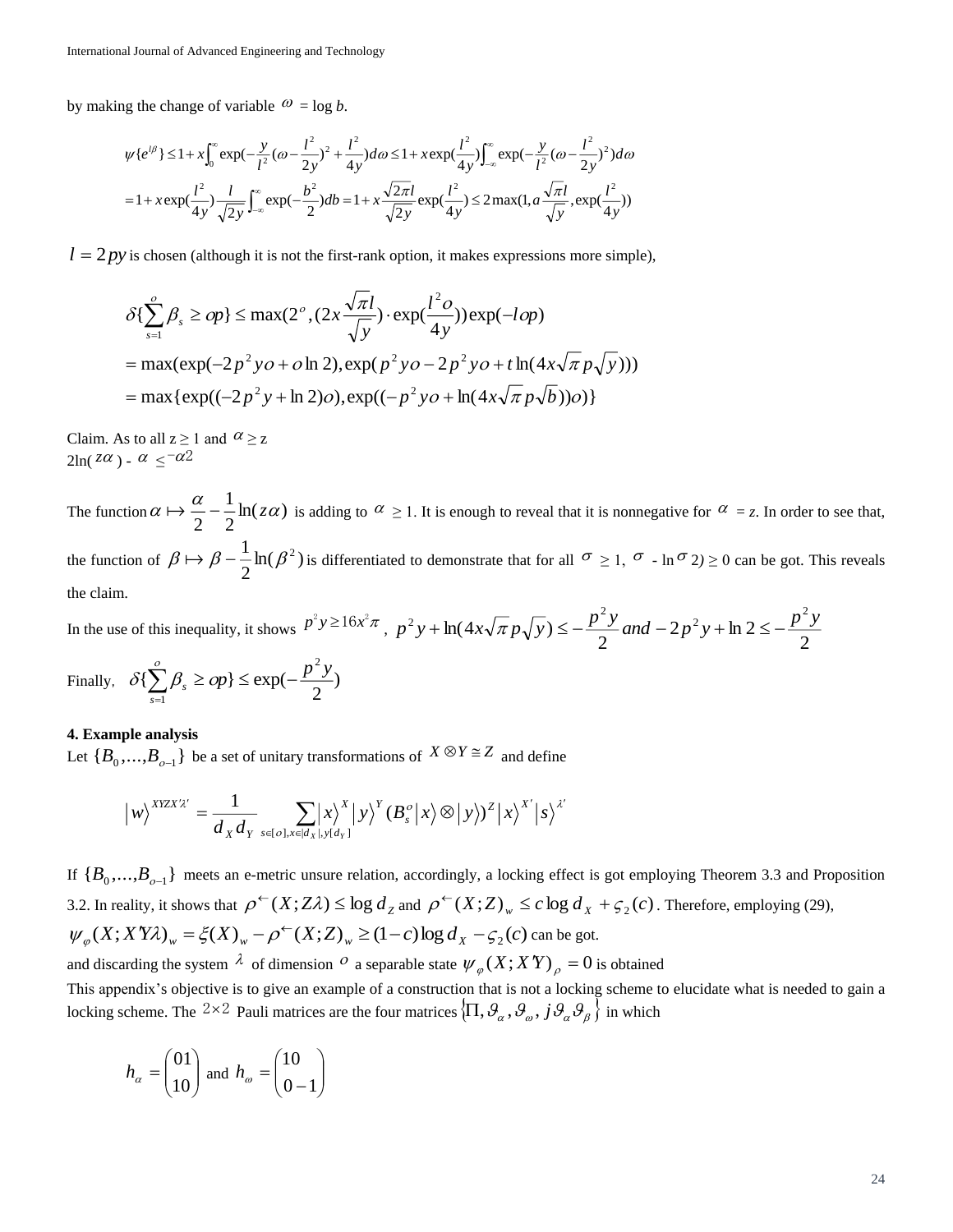For bit strings *b*,  $r \in \{0,1\}^m$ , the unitary operation  $\sigma_a^b \sigma_b^b$  is defined on  $(Z^2)^{\otimes n}$  by

.

$$
h_\alpha^b h_\omega^b=h_\alpha^{b_1}h_\omega^{b_1}\otimes\cdots\otimes h_\alpha^{b_n}h_\omega^{b_n}
$$

It was shown in Ambainis *et al*. [2000] that one can encrypt an n-qubits state *P* perfectly employing a key *(B, R*) of *2n* bits. To

encrypt  $|P\rangle$  , one simply applies  $h_\alpha^B h_\omega^R$  to  $|P\rangle$  .

This can be regarded as a quantum version of one-time pad encryption. By all means, this encryption scheme also defines a *(*0, 0) locking scheme, but the size of the key is 2*m* bits. Come back that the assumption need to be used that the message is random to reduce the key size to  $O(polylog(m))$  bits.

Proposition D.1. Consider an <sup>c</sup>-locking scheme <sup>c</sup> of the form  $(c(\alpha,s)=(b,r))=h_\alpha^b h_\omega^b|\alpha\rangle$  in which the message  $\alpha\in\{0,1\}^m$ and the key b,  $r \in \{0,1\}^m$  *(see Definition* 3.1). Expect that the secret key  $\lambda$  is picked steady from a set  $E \subseteq \{0,1\}^{2m}$ . Accordingly  $\langle E \rangle \geq (1-c)2^m$ .

PROOF. Let *X* be the message *(X* is uniformly distributed over  $\{0,1\}^m$ ) and *(B, R)* be the key. The key is steady distributed on *S*. It shows that a measurement in the computational basis gives a lot of information about  $\beta$ . Let  $\beta$  be the outcome of measuring  $c(\beta, \lambda)$  in the computational basis. For  $\alpha, j \in \{0,1\}^m$ ,

$$
\delta\{\beta = \alpha|\rho = j\} = \delta\{\rho = j|\beta = \alpha\} = \frac{1}{|E|}\sum_{(b,r)\in E}\left|\left\langle j|h_{\alpha}^{b}h_{\omega}^{b}|\alpha\rangle\right|^{2}\right|
$$

Respecting that the term $\left|\langle j|h_a^b h_\omega^b|\alpha\rangle\right|^2 \in \{0,1\},\$  $\int_{a}^{b} h_{\alpha}^{b} h_{\alpha}^{b} |\alpha|^{2} \in \{0,1\}$ , for any fixed <sup>*j*</sup>, there are at most <sup>[E]</sup> different values of *x* for which  $\delta \{\beta = \alpha | \rho = j\} > 0$ . Therefore, defining  $G = \{\alpha \in \{0,1\}^m : \delta \{\beta = \alpha | \rho = j\} = 0\},\$ 

$$
\Delta(\mu\beta \big| \big| \rho = j \big|, \mu\beta) \ge \delta \big\{\beta \in G\big\} - P\big\{\beta \in G \big| \rho = j \big\} = \frac{G}{2^m} = 1 - \frac{|E|}{2^m} \text{ can be obtained}
$$

By the definition of a locking scheme,it shows

$$
\Delta(\mu\alpha_{\left|\left[\rho=j\right]\right]}\mu\alpha) \leq c
$$

Which concludes the proof.

### **5. Conclusion**

In this article, unsure relationships is studied on the basis of a relationship with low- distortion embeddings of  $(Z^d, \ell_2)$  into  $(Z^d, \ell_1)$ . The intuition behind this relationship is very easy. Expect the measurements defined by a set of orthonormal bases  ${Y_0, Y_1,..., Y_{o-1}}$  of  ${(\mathbb{Z}^2)}^{\otimes m}$  The bases  ${Y_0, Y_1,..., Y_{o-1}}$  meet an unsure connection if for every n-qubit state  $|P\rangle$  and "most" bases  $B_k$ , the vector standing  $|P\rangle$  in  $Y_s$  is "extend". One way to quantify the extend of a vector is by its  $\ell_1$  norm, that is, the sum of the absolute values of its parts. A vector  $|P\rangle \in (Z^2)^{\otimes m}$  of unit  $\ell_2$  norm is well spread if its  $\ell_1$  norm is close to its maximal value of  $\sqrt{2^m}$ .

It is concluded by employing the metric unsure relations of Theorems 2.5 and 2.16. For the distinct construction, it is still need to be argued that the encoding can be calculated by a quantum circuit of size  $O(m^2 \text{ polylog}(m/\text{c}))$  and depth  $O(m \text{ polylog}(m/\text{c}))$ employing classical precomputation. It be note worthy that the unitaries from Theorem 2.16 need to be applied in superposition. The only thing need to be precomputed is an irreducible polynomial of degree m over  $\zeta_2[\beta]$ . Accordingly, employing the same argument as in the proof of Lemma 2.10, the unitary operation can be calculated that takes as input the state  $|i\rangle$  and outcomes the